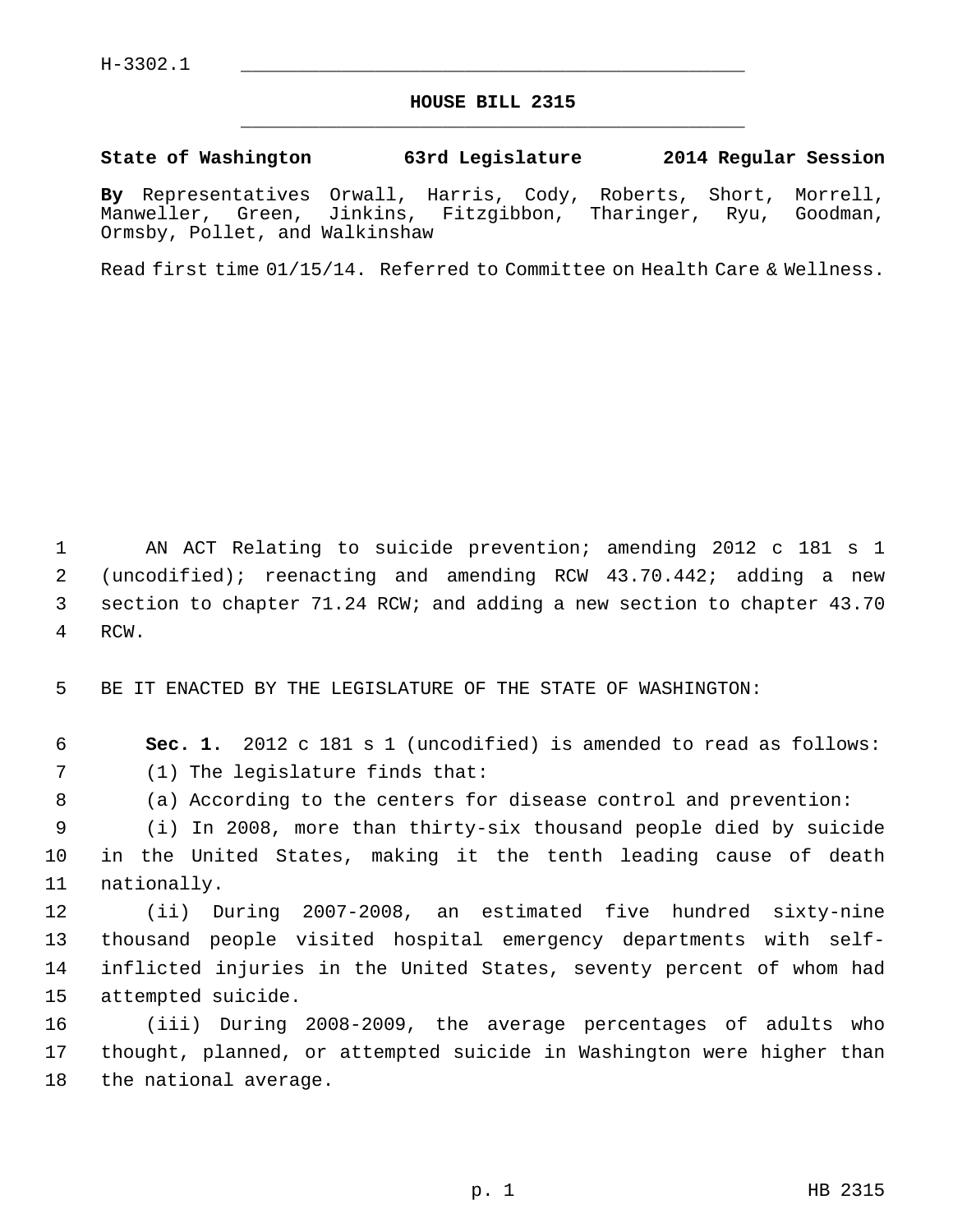1 (b) According to a national study, veterans face an elevated risk 2 of suicide as compared to the general population, more than twice the 3 risk among male veterans. Another study has indicated a positive 4 correlation between posttraumatic stress disorder and suicide.

 5 (i) Washington state is home to more than sixty thousand men and 6 women who have deployed in support of the wars in Iraq and Afghanistan.

 7 (ii) Research continues on how the effects of wartime service and 8 injuries, such as traumatic brain injury, posttraumatic stress 9 disorder, or other service-related conditions, may increase the number 10 of veterans who attempt suicide.

11 (iii) As more men and women separate from the military and 12 transition back into civilian life, community mental health providers 13 will become a vital resource to help these veterans and their families 14 deal with issues that may arise.

15 (c) Suicide has an enormous impact on the family and friends of the 16 victim as well as the community as a whole.

17 (d) Approximately ninety percent of people who die by suicide had 18 a diagnosable psychiatric disorder at the time of death, such as 19 depression. Most suicide victims exhibit warning signs or behaviors 20 prior to an attempt.

21 (e) Improved training and education in suicide assessment, 22 treatment, and management has been recommended by a variety of 23 organizations, including the United States department of health and 24 human services and the institute of medicine.

25 (2) It is therefore the intent of the legislature to help lower the 26 suicide rate in Washington by requiring certain health professionals to 27 complete training in suicide assessment, treatment, and management as 28 part of their continuing education, continuing competency, or 29 recertification requirements.

30 (3) The legislature does not intend to expand or limit the existing 31 scope of practice of any health professional affected by this act.

32 **Sec. 2.** RCW 43.70.442 and 2013 c 78 s 1 and 2013 c 73 s 6 are each 33 reenacted and amended to read as follows:

34 (1)(a) ((Beginning January 1, 2014,)) Each of the following 35 professionals certified or licensed under Title 18 RCW shall, at least 36 once every six years, complete training in suicide assessment,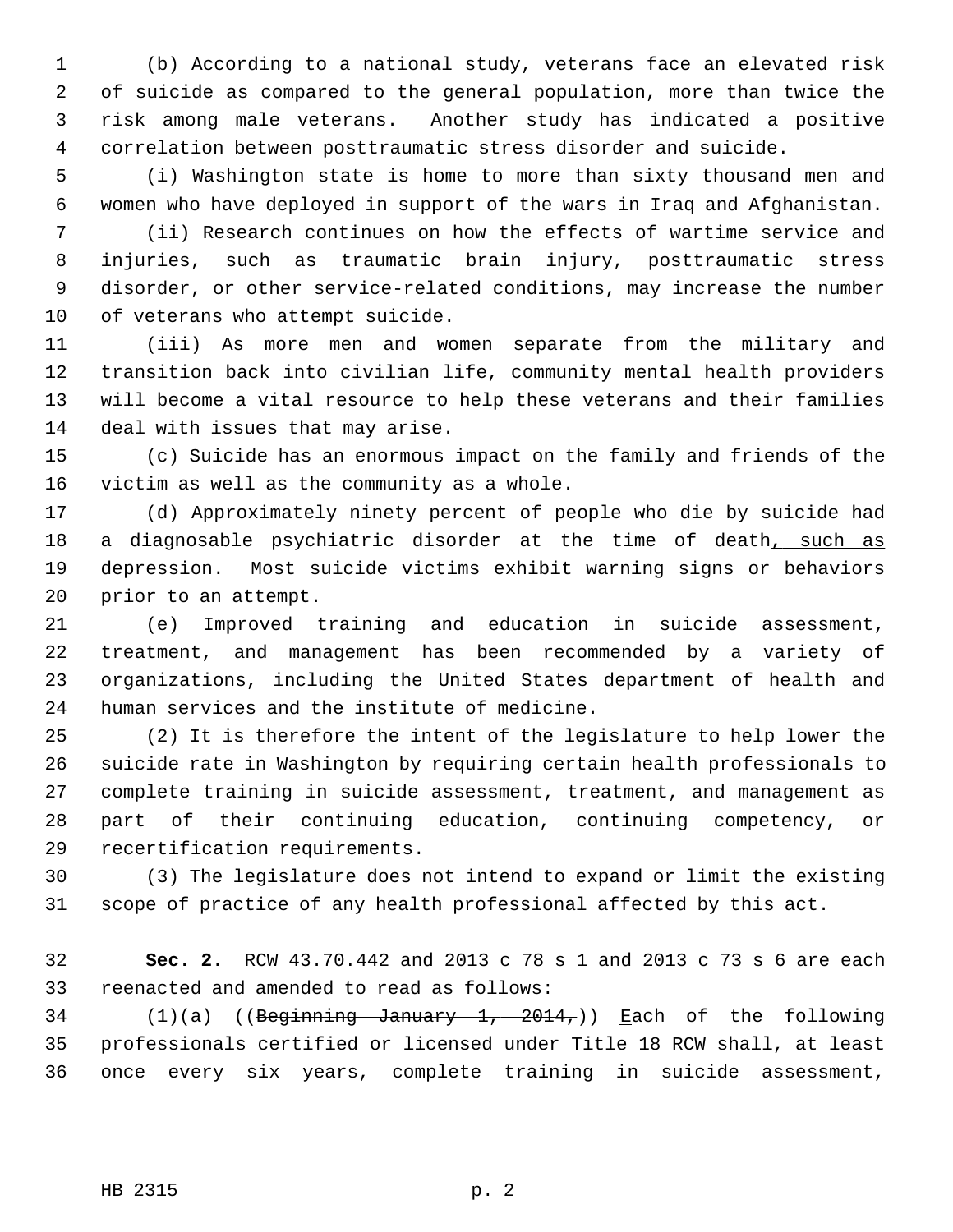1 treatment, and management that is approved, in rule, by the relevant 2 disciplining authority: 3 (i) An adviser or counselor certified under chapter 18.19 RCW; 4 (ii) A chemical dependency professional licensed under chapter 5 18.205 RCW; 6 (iii) A marriage and family therapist licensed under chapter 18.225 7 RCW; 8 (iv) A mental health counselor licensed under chapter 18.225 RCW; 9 (v) An occupational therapy practitioner licensed under chapter 10 18.59 RCW; 11 (vi) A psychologist licensed under chapter 18.83 RCW; 12 (vii) An advanced social worker or independent clinical social 13 worker licensed under chapter 18.225 RCW; ((and)) 14 (viii) A social worker associate--advanced or social worker 15 associate--independent clinical licensed under chapter 18.225 RCW; 16 (ix) A chiropractor licensed under chapter 18.25 RCW; 17 (x) A naturopath licensed under chapter 18.36A RCW; 18 (xi) A licensed practical nurse, registered nurse, or advanced 19 registered nurse practitioner licensed under chapter 18.79 RCW; 20 (xii) An osteopathic physician and surgeon licensed under chapter 21 18.57 RCW; 22 (xiii) An osteopathic physician assistant licensed under chapter 23 18.57A RCW; 24 (xiv) A physical therapist or physical therapist assistant licensed 25 under chapter 18.74 RCW; and 26 (xv) A physician assistant licensed under chapter 18.71A RCW. 27 (b) A physician licensed under chapter 18.71 RCW shall, at least 28 once every eight years, complete training in suicide assessment, 29 treatment, and management that is approved, in rule, by the medical 30 quality assurance commission.  $31$  (( $\left(\frac{b}{b}\right)$ ) (c) The requirements in (a) and (b) of this subsection 32 apply to a person holding a retired active license for one of the 33 professions in (a) or (b) of this subsection.  $34$  (( $\left(\left\langle e\right\rangle\right)$ ) (d) The training required by this subsection must be at 35 least six hours in length, unless a disciplinary authority has 36 determined, under subsection (8)(b) of this section, that training that 37 includes only screening and referral elements is appropriate for the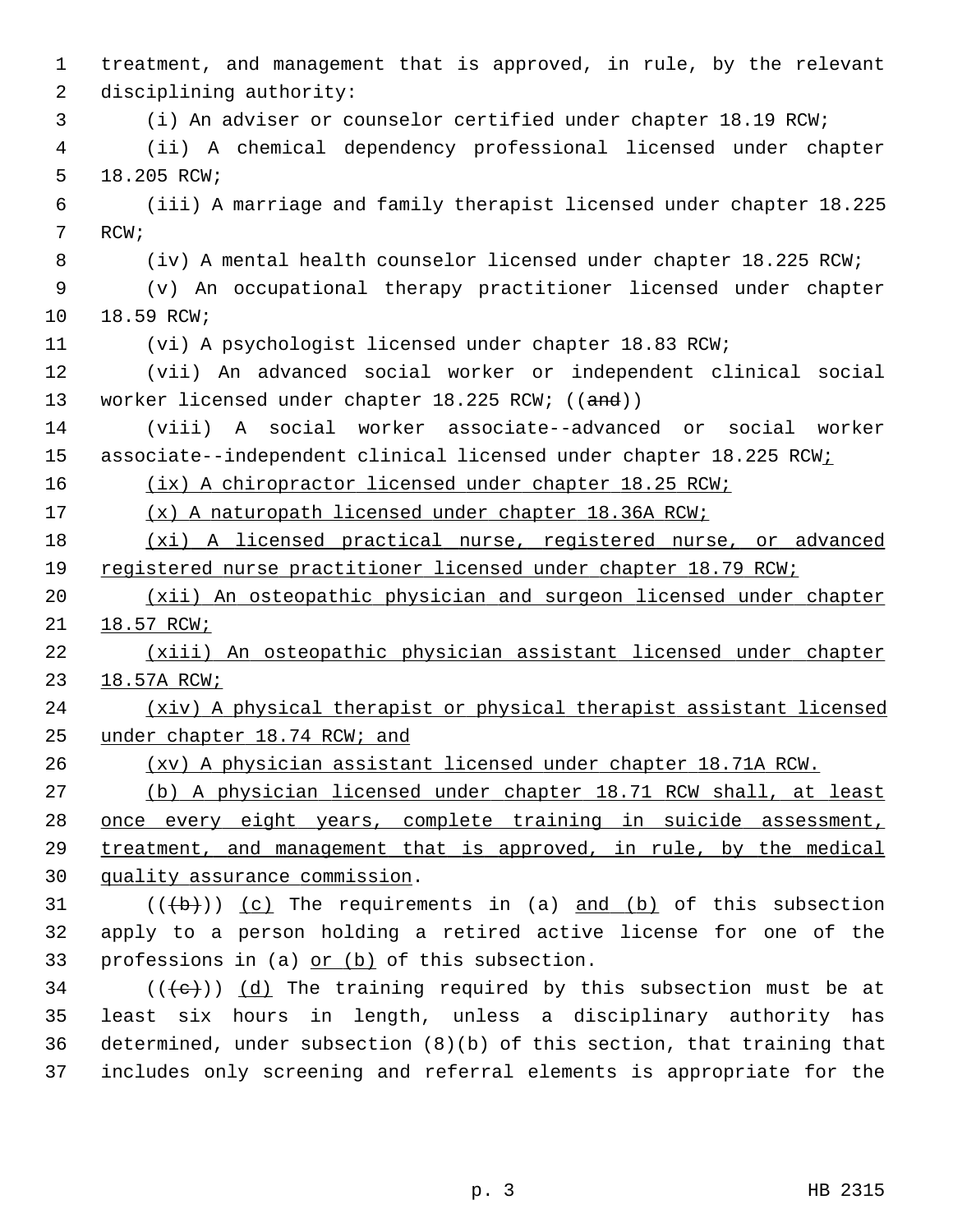1 profession in question, in which case the training must be at least 2 three hours in length.

3 (2)(a) Except as provided in (b) of this subsection( $(\frac{1}{\epsilon})$ ):

 4 (i) A professional listed in subsection (1)(a)(i) through (viii) of 5 this section must complete the first training required by this section 6 during the first full continuing education reporting period after 7 January 1, 2014, or the first full continuing education reporting 8 period after initial licensure or certification, whichever occurs 9 later; and

 (ii) A professional listed in subsection (1)(a)(ix) through (xiv) 11 or (b) of this section must complete the first training required by this section during the first full continuing education reporting 13 period after the effective date of this section or the first full continuing education reporting period after initial licensure or certification, whichever is later.

16 (b) A professional listed in subsection (1)(a) or (b) of this 17 section applying for initial licensure ((on or after January 1, 2014,)) 18 may delay completion of the first training required by this section for 19 six years after initial licensure if he or she can demonstrate 20 successful completion of the training required in subsection (1) of 21 this section no more than six years prior to the application for 22 initial licensure.

23 (3) The hours spent completing training in suicide assessment, 24 treatment, and management under this section count toward meeting any 25 applicable continuing education or continuing competency requirements 26 for each profession.

27 (4)(a) A disciplining authority may, by rule, specify minimum 28 training and experience that is sufficient to exempt a professional 29 from the training requirements in subsection (1) of this section.

30 (b) The board of occupational therapy practice may exempt an 31 occupational therapy practitioner from the training requirements of 32 subsection (1) of this section if the occupational therapy practitioner 33 has only brief or limited patient contact.

34 (5)(a) The secretary and the disciplining authorities shall work 35 collaboratively to develop a model list of training programs in suicide 36 assessment, treatment, and management.

37 (b) When developing the model list, the secretary and the 38 disciplining authorities shall: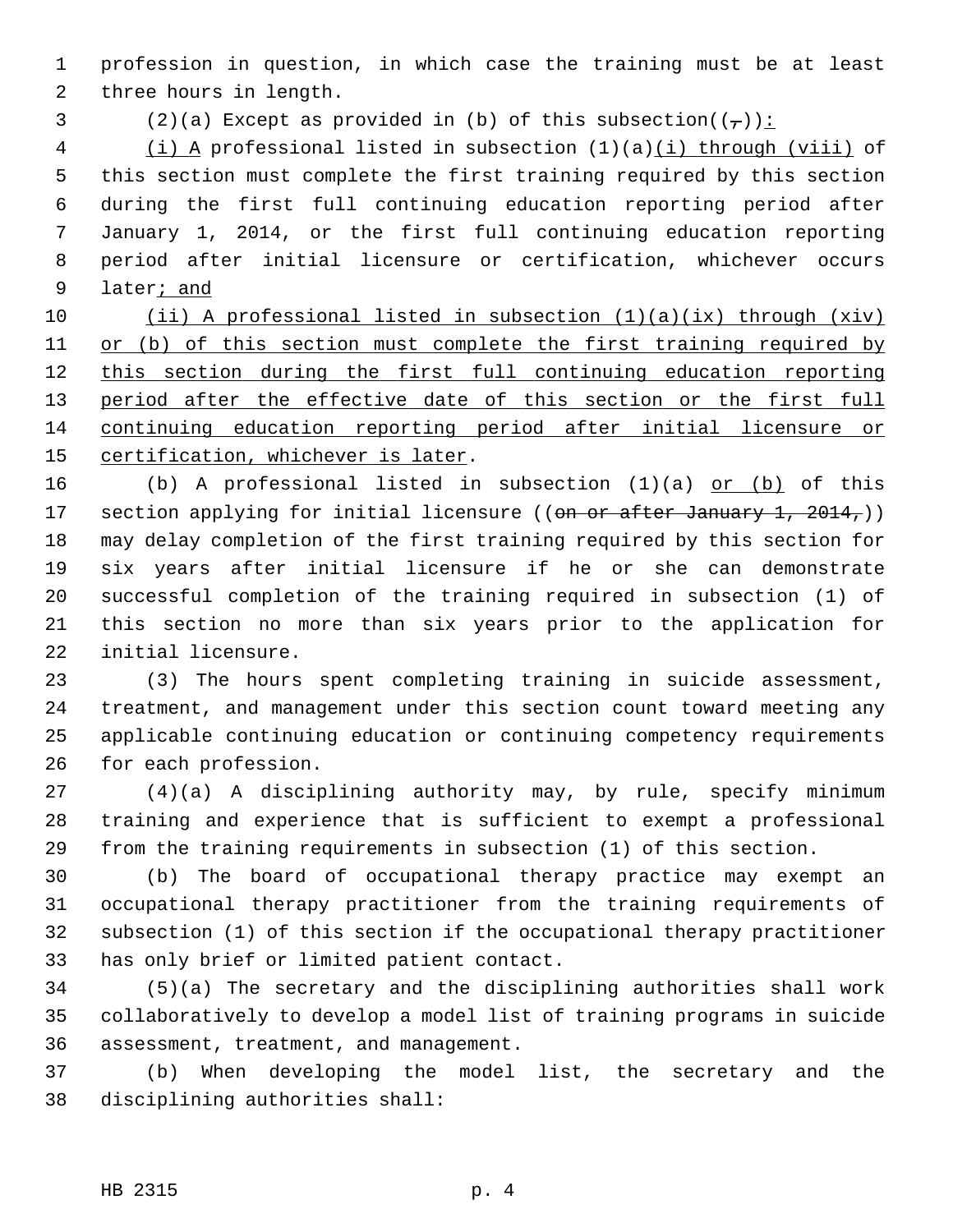1 (i) Consider suicide assessment, treatment, and management training 2 programs of at least six hours in length listed on the best practices 3 registry of the American foundation for suicide prevention and the 4 suicide prevention resource center; and

 5 (ii) Consult with public and private institutions of higher 6 education, experts in suicide assessment, treatment, and management, 7 and affected professional associations.

 8 (c) The secretary and the disciplining authorities shall report the 9 model list of training programs to the appropriate committees of the 10 legislature no later than December 15, 2013.

 (d) The secretary and the disciplining authorities shall update the list at least once every two years. When updating the list, the 13 secretary and the disciplining authorities shall, to the extent practicable, endeavor to include training on the model list that includes content specific to veterans. When identifying veteran-16 specific content under this subsection, the secretary and the disciplining authorities shall consult with the Washington department of veterans affairs.

19 (6) Nothing in this section may be interpreted to expand or limit 20 the scope of practice of any profession regulated under chapter 18.130 21 RCW.

22 (7) The secretary and the disciplining authorities affected by this 23 section shall adopt any rules necessary to implement this section.

24 (8) For purposes of this section:

25 (a) "Disciplining authority" has the same meaning as in RCW 26 18.130.020.

27 (b) "Training in suicide assessment, treatment, and management" 28 means empirically supported training approved by the appropriate 29 disciplining authority that contains the following elements: Suicide 30 assessment, including screening and referral, suicide treatment, and 31 suicide management. However, the disciplining authority may approve 32 training that includes only screening and referral elements if 33 appropriate for the profession in question based on the profession's 34 scope of practice. The board of occupational therapy may also approve 35 training that includes only screening and referral elements if 36 appropriate for occupational therapy practitioners based on practice 37 setting.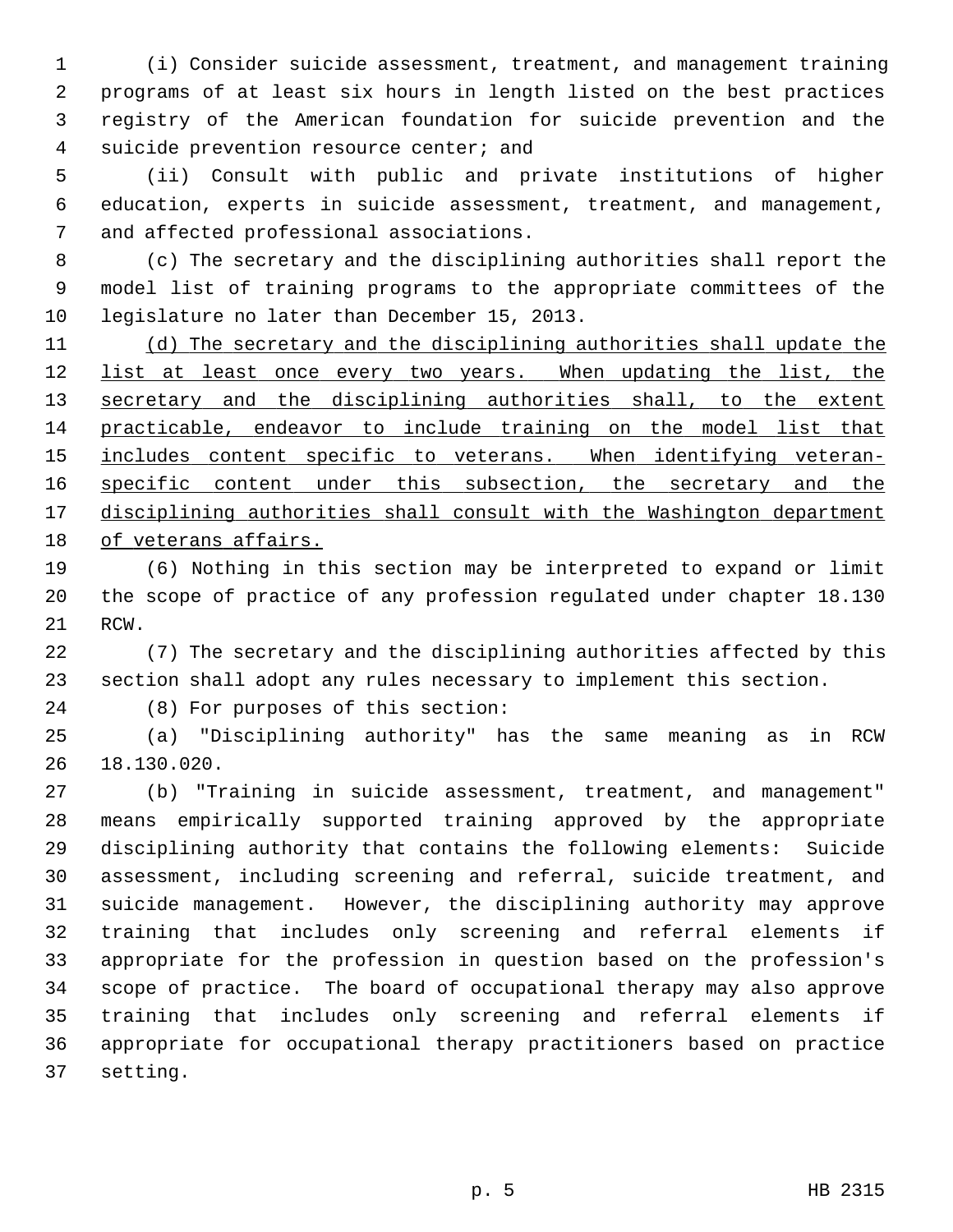1 (9) A state or local government employee is exempt from the 2 requirements of this section if he or she receives a total of at least 3 six hours of training in suicide assessment, treatment, and management 4 from his or her employer every six years. For purposes of this 5 subsection, the training may be provided in one six-hour block or may 6 be spread among shorter training sessions at the employer's discretion. 7 (10) An employee of a community mental health agency licensed under 8 chapter 71.24 RCW or a chemical dependency program certified under 9 chapter 70.96A RCW is exempt from the requirements of this section if 10 he or she receives a total of at least six hours of training in suicide 11 assessment, treatment, and management from his or her employer every 12 six years. For purposes of this subsection, the training may be 13 provided in one six-hour block or may be spread among shorter training 14 sessions at the employer's discretion.

15 NEW SECTION. **Sec. 3.** A new section is added to chapter 71.24 RCW 16 to read as follows:

17 To the extent that funds are specifically appropriated for this 18 purpose, the department shall implement a pilot program to support 19 primary care providers in the assessment and provision of appropriate 20 diagnosis and treatment of adults with mental and behavioral health 21 disorders and track outcomes of the program. The program must be 22 designed to promote more accurate diagnoses and treatment through 23 timely case consultation between primary care providers and psychiatric 24 specialists, and focused on educational learning collaboratives with 25 primary care providers.

26 NEW SECTION. **Sec. 4.** A new section is added to chapter 43.70 RCW 27 to read as follows:

28 (1) The secretary, in consultation with the steering committee 29 convened in subsection (3) of this section, shall develop a Washington 30 plan for suicide prevention. The plan must, at a minimum:

31 (a) Examine data relating to suicide in order to identify patterns 32 and key demographic factors;

33 (b) Identify key risk and protective factors relating to suicide; 34 and

35 (c) Identify goals, action areas, and implementation strategies 36 relating to suicide prevention.